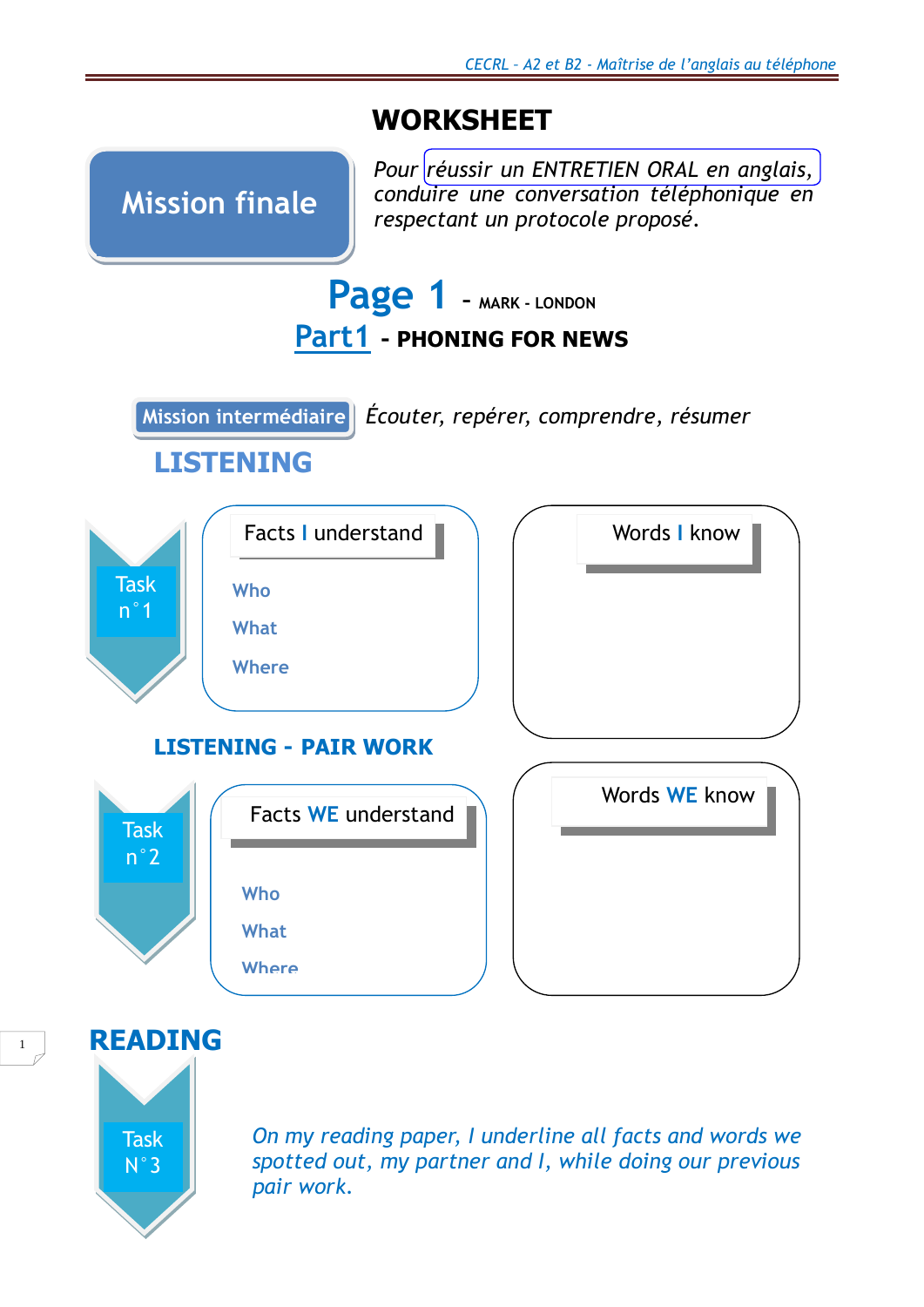

### In the table below, I tick all assessments which agree with the facts and words I underlined on my reading paper.

| Mark is Amy's brother.      | Mark says he has had another<br>usual work day. | dance competition<br>-is<br>A<br>organized the same night. |  |
|-----------------------------|-------------------------------------------------|------------------------------------------------------------|--|
| Amy is Mark's sister.       | Mark asks Amy where she is.                     | Amy is going to compete.                                   |  |
| Amy calls Mark.             | Amy is in Barcelona.                            | Amy thinks she will be the<br>best dancer.                 |  |
| Mark <b>answers</b> to Amy. | Amy is on a (cruise) boat.                      | Mark is sure she will be the<br>best.                      |  |
| Amy asks for news.          | There is a dance competition<br>on the boat.    | They say good bye.                                         |  |

## **WRITING**



| Scenario summary |
|------------------|
|                  |
|                  |
|                  |
|                  |
|                  |
|                  |
|                  |
|                  |
|                  |
|                  |
|                  |
|                  |
|                  |
|                  |



#### **WRITING - PAIR WORK**

We write out a common scenario summary which suits the two of us (We use link words such as: "First", Then", "Finally").